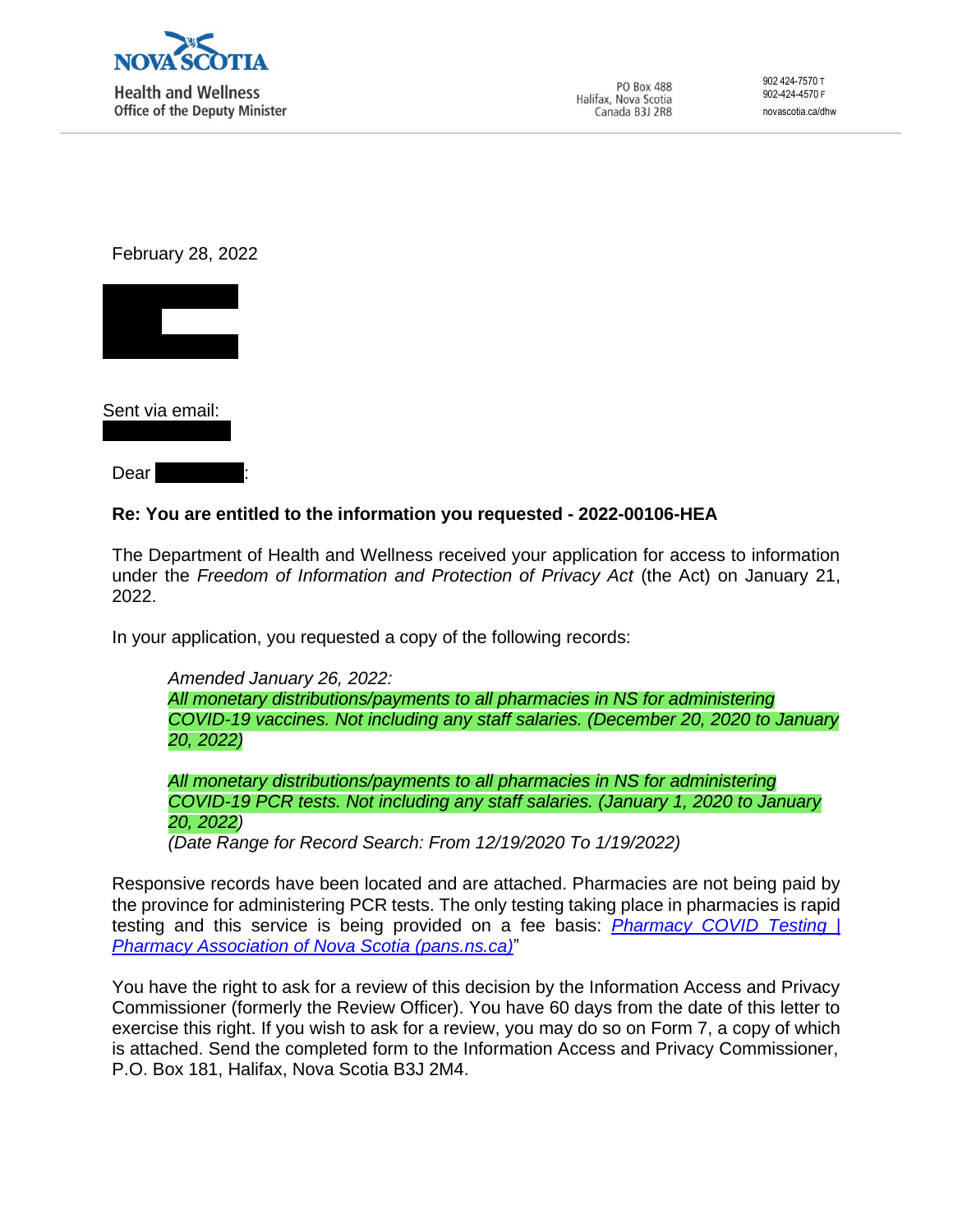Please be advised that a de-identified copy of this disclosure letter and the attached response to your FOIPOP application will be made public after 14 days. The package will be posted online at https://openinformation.novascotia.ca/. The letter will not include your name, address, or any other personal information that you have supplied while making your application under FOIPOP.

Please contact Melinda Frelick at 902-424-6920 or by e-mail at [melinda.frelick@novascotia.ca,](mailto:melinda.frelick@novascotia.ca) if you need further assistance regarding this application.

Sincerely,

Craig Beaton Associate Deputy Minister

**Attachment**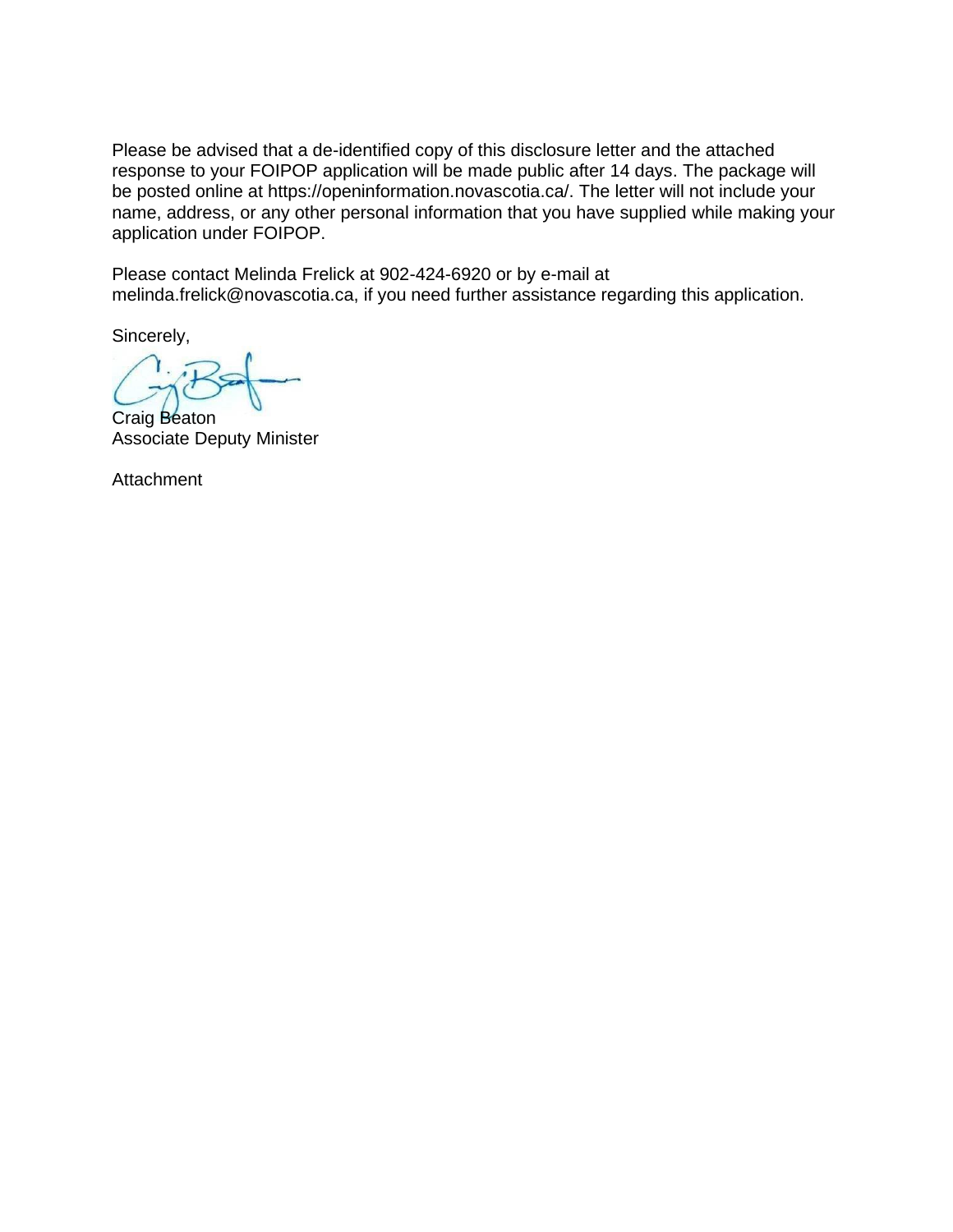## **All monetary distributions/ paym ent s to all pha rma ciesin NS for administering COVID-19 vaccines**

December 20, 2020 to January 22, 2022

| Pharmacy                                                                        | <b>Amount Paid</b> |
|---------------------------------------------------------------------------------|--------------------|
| Amherst Pharmasave - Amherst - LIC #783                                         | \$170,112          |
| Amherst Pharmasave - UC #783                                                    | \$8,320            |
| Atlantic Superstore #309 - Antigonish - LIC #832                                | \$6,944            |
| Atlantic Superstore #368 - New Glasgow - LIC #727                               | \$7,792            |
| Atlantic Superstore 339 - Digby - LIC #731                                      | \$3,776            |
| Atlantic Superstore 368 - New Glasgow - UC #727                                 | \$8,944            |
| Aylesford - Chisholm's PharmaChoice - LIC #175                                  | \$43,024           |
| Balser's PharmaChoice - Digby - UC #1064                                        | \$75,120           |
| Beaver Bank Guardian Pharmacy - Beaver Bank - UC #1013                          | \$9,504            |
| Beaverbank Pharmacy - Beaverbank Guardian Pharmacy (Beaverbank Road) - UC #1013 | \$3,744            |
| Bedford Guardian Pharmacy - Bedford - LIC #967                                  | \$90,384           |
| Black Diamond Pharmacy - Glace Bay - LIC #1034                                  | \$37,760           |
| Black Diamond Pharmacy - New Waterford - LIC #1039                              | \$41,568           |
| Boyd's Pharmasave - Halifax - LIC #1096                                         | \$77,600           |
| Bridgetown Pharmasave - Bridgetown - LIC #250                                   | \$110,992          |
| Bridgewater Guardian Pharmacy - Bridgewater - LIC #979                          | \$275,632          |
| Bridgewater Pharmasave - Bridgewater - LIC #1083                                | \$104,368          |
| Brookline Pharmasave - Bedford (Brookline Plaza) - LIC #1102                    | \$245,408          |
| Caledon ia Pharmachoice                                                         | \$288              |
| Caledon ia PharmaChoice 148 - Caledonia - LIC #525                              | \$19,968           |
| Canso PharmaChoice 1141- Canso - LIC #338                                       | \$36,592           |
| Canso PharmaChoice 1141- UC #338                                                | \$1,600            |
| Capital Drugs Ltd PharmaChoice - Sydney Mines - LIC #825                        | \$41,840           |
| Centennial Guardian Pharmacy - Kentville - LIC #283                             | \$14,704           |
| CG Fulton Guardian Pharmacy - River John - LIC #989                             | \$28,736           |
| CG Fulton Guardian Pharmacy - Tatamagouche - LIC #988                           | \$65,104           |
| Chaulk's Family Pharmasave - Halifax - LIC# 1100                                | \$24,912           |
| Chester Pharmasave - Chester - LIC #1105                                        | \$104,928          |
| Cheticamp Pharmacy - Cheticamp - LIC #519                                       | \$130,672          |
| Cheticamp Pharmacy (Pharmachoice) - UC #519                                     | \$4,624            |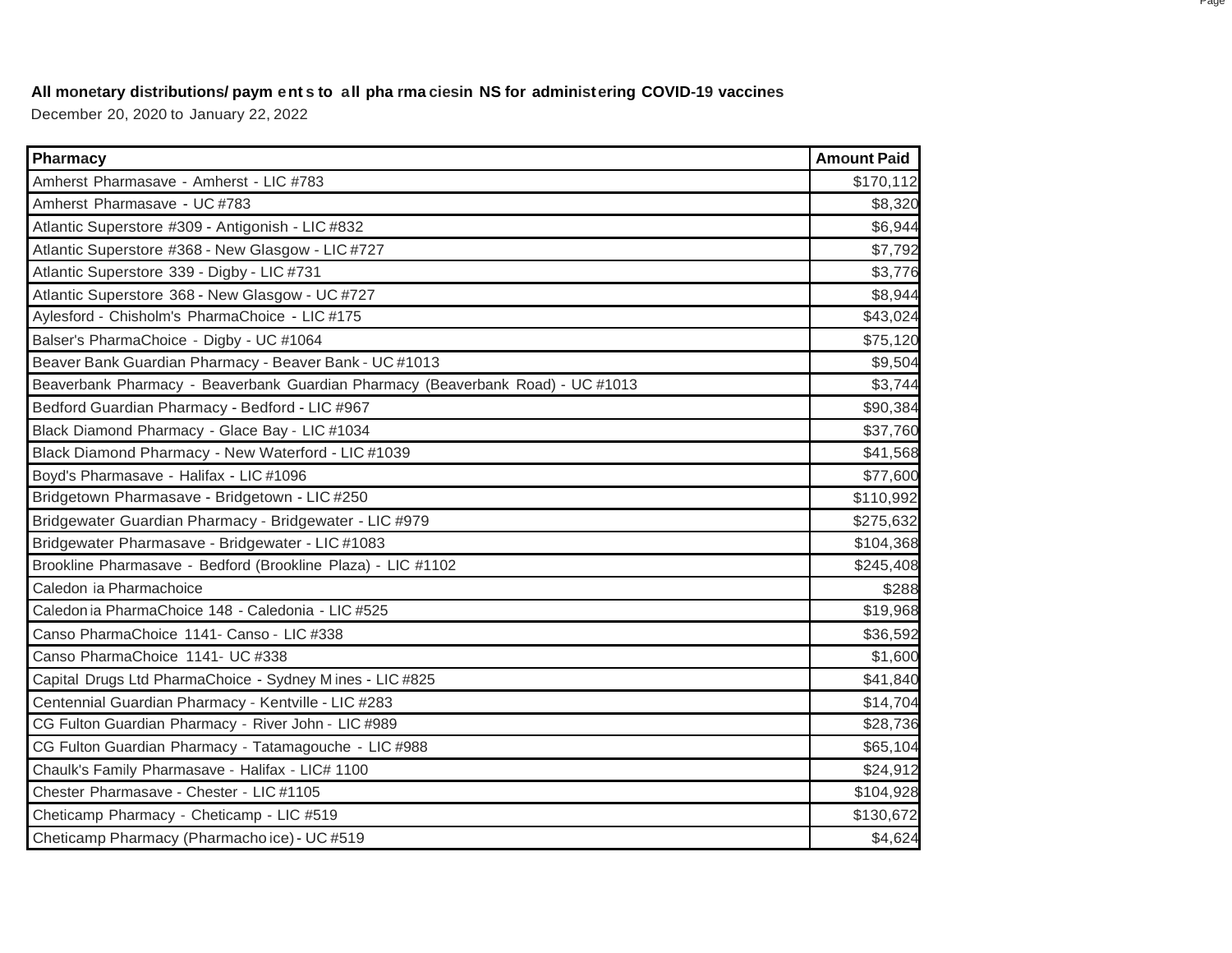| Chisholm's PharmaChoice - Aylesford - UC #175                               | \$118,000 |
|-----------------------------------------------------------------------------|-----------|
| Chisholm's PharmaChoice-Aylesford - UC #175                                 | \$24,608  |
| City Drug Store - Yarmouth (Main St) - LIC #277                             | \$1,904   |
| City Drug Store PharmaChoice - Yarmouth - UC #277                           | \$88,224  |
| City Drug Store PharmaChoice - Yarmouth (Main St) - UC #277                 | \$3,536   |
| Clare Pharmasave - Meteghan Centre - UC #892                                | \$51,232  |
| Clinic Pharmacy- Kentville - LIC #792                                       | \$21,168  |
| Cobequid Pharmachoice - Lower Sackville - LIC #827                          | \$55,152  |
| Cochranes Pharmasave - Hantsport - LIC #1109                                | \$22,208  |
| Cochranes Pharmasave - Wolfville - LIC #1107                                | \$30,464  |
| Cochrane's Pharmasave - Wolfville - LIC#I107                                | \$2,064   |
| Coldbrook - Maders PharmaChoice - LIC #1062                                 | \$5,984   |
| Costco Pharmacy 519 - Halifax - UC #811                                     | \$168,880 |
| Costco Pharmacy 519 - Halifax (Bayers Lake) - UC #811                       | \$48,848  |
| Costco Pharmacy 551 - Dartmouth - UC #932                                   | \$122,304 |
| Dartmouth Gate Guardian Pharmacy - Dartmouth - LIC #950                     | \$105,872 |
| Elmsdale Guardian - LIC #230                                                | \$22,736  |
| Elmsdale Guardian Pharmacy - Elmsdale - LIC #230                            | \$130,256 |
| Enfield PharmaChoice - Enfield - LIC #1082                                  | \$57,440  |
| Eskasoni PharmaChoice - Eskasoni - LIC #902                                 | \$15,312  |
| Fall River Guardian Pharmacy - Fall River - UC #927                         | \$45,168  |
| Family Drug Center Pharmachoice 127 - Dartmouth (Port land St) - UC #228    | \$11,040  |
| Family Drug Center PharmaChoice 127 - Dartmouth (Portland Street) - UC #228 | \$75,776  |
| Ferguson's PharmaChoice - Glace Bay - LIC #706                              | \$32,544  |
| Ferguson's PharmaChoice - Glace Bay (Sterling Rd) - UC #706                 | \$5,424   |
| Foodland Pharmacy - St. Peter's - LIC #1051                                 | \$33,232  |
| Forest Hill Guardian - Musquodoboit Harbour - LIC #1074                     | \$23,712  |
| Forest Hill Guardian Pharmacy - Musquodoboit Harbour - LIC #1074            | \$127,648 |
| Fraser Guardian Pharmacy - Truro - LIC #1065                                | \$87,184  |
| Freeman's Pharmacy - Inverness - UC #805                                    | \$107,168 |
| Freeman's Pharmacy - LIC #805                                               | \$6,720   |
| Fulmores PharmaChoice - Pictou - UC #676                                    | \$48,304  |
| Glace Bay Guardian Pharmacy - Glace Bay- LIC #1088                          | \$28,048  |
| Guardian Bayside Pharmacy - Bass River - UC #1031                           | \$3,888   |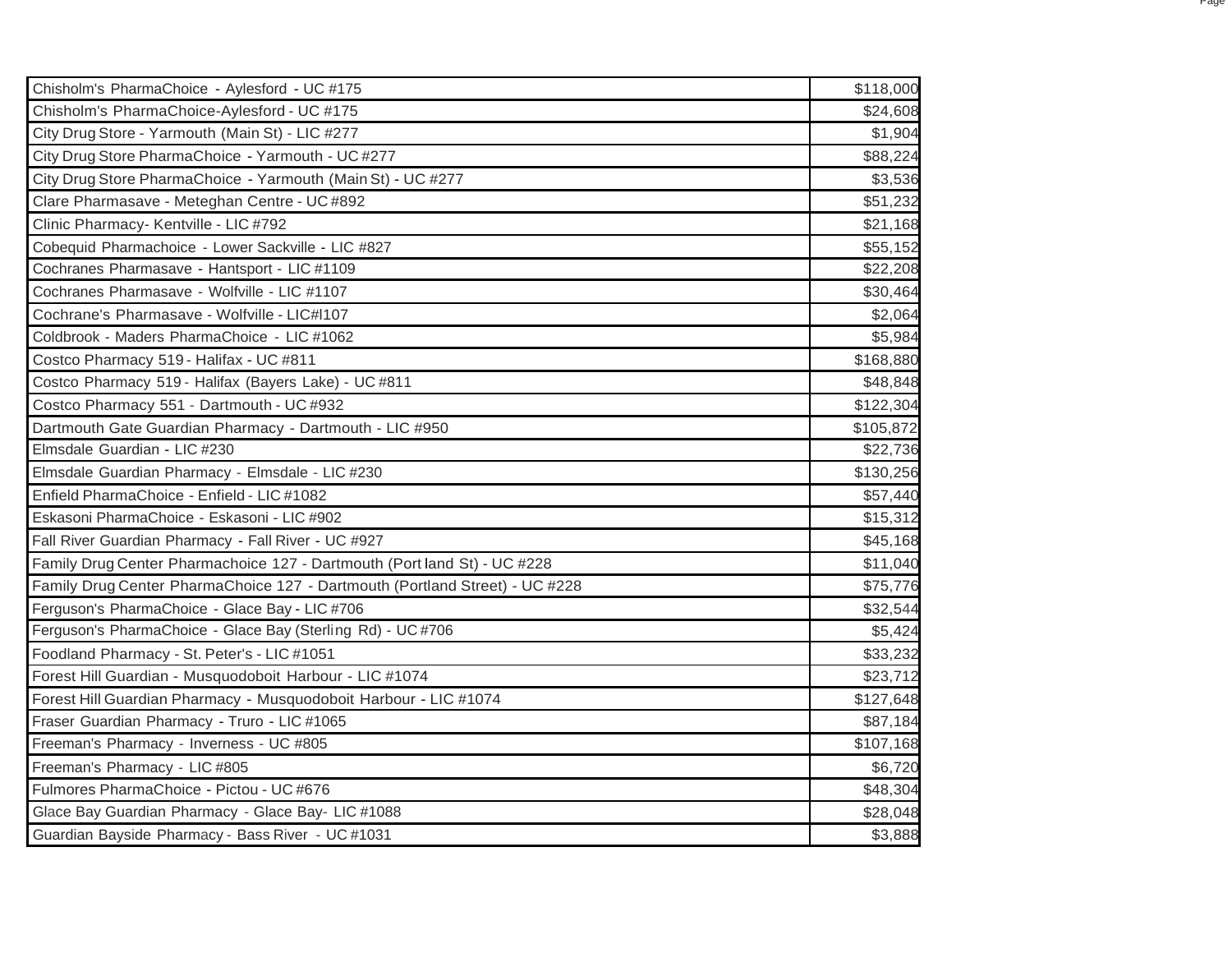| Guardian Bedford Pharmacy - Halifax (Larry Uteck Blvd) - LIC #967 | \$384     |
|-------------------------------------------------------------------|-----------|
| Guardian Dartmouth Gate Pharmacy - Dartmouth - LIC #950           | \$18,448  |
| Guardian Hatchet Lake Pharmacy - Hatchet Lake LIC #953            | \$1,632   |
| Guardian Pharmacy - Bridgewater - LIC #979                        | \$16,464  |
| Guardian Pharmacy - Shubenacadie - LIC #221                       | \$11,696  |
| Guysborough Pharmachoice - Guysborough - LIC #214                 | \$75,392  |
| Hammonds Plains PharmaChoice - Hammonds Plains - LIC #884         | \$2,912   |
| Hammonds Plains Pharmacy - Hammonds Plains - LIC #884             | \$144,112 |
| Harbour South Pharmasave - Yarmouth - LIC #1010                   | \$45,520  |
| Hatchet Lake Guardian Pharmacy - Hatchet Lake - LIC #953          | \$109,184 |
| Haverstock Pharmasave - LIC #259                                  | \$6,992   |
| Haverstock Pharmasave - Middle Musquodoboit - LIC #259            | \$107,488 |
| Healthpark Pharmasave - Sydney - LIC #1057                        | \$2,784   |
| HealthPark Pharmasave 590 - Sydney - LIC #1057                    | \$32,336  |
| Highfield Park Pharmachoice - Dartmouth - LIC #1076               | \$112,592 |
| Highland PharmaChoice - Neil's Harbour - LIC #862                 | \$35,616  |
| Hines PharmaChoice - Antigonish - LIC #849                        | \$114,848 |
| Hubbards Pharmasave - Hubbards - LIC #1111                        | \$19,376  |
| Hutchins Guardian Pharmacy - Annapolis Royal - LIC #851           | \$70,048  |
| Hutchins Guardian Pharmacy - LIC #851                             | \$7,264   |
| Island Guardian Pharmacy - Arichat - LIC #1072                    | \$74,240  |
| Kennetcook Guardian Pharmacy - Kennetcook - LIC #709              | \$56,944  |
| Kinburn Pharmasave 508 - Mahone Bay - LIC #708                    | \$62,672  |
| Kingswood Guardian Pharmacy - Hammonds Plains - LIC #1042         | \$85,648  |
| Kingswood Pharmacy - LIC #1042                                    | \$15,104  |
| Kinley Drug PharmaChoice - Lunenburg - LIC #220                   | \$31,824  |
| Kytes Pharmachoice - Dartmouth (Forest Hills) - LIC #541          | \$172,144 |
| Kytes Pharmachoice - Forest Hills - LIC #541                      | \$11,488  |
| Larrys Pharmacy - Berwick - LIC #991                              | \$34,784  |
| Lawrencetown PharmaChoice - Lawrencetown - LIC #1094              | \$82,064  |
| Lawtons #2553 Millcove NHS                                        | \$1,296   |
| Lawtons 169 - Yarmouth - LIC #611                                 | \$3,312   |
| Lawtons 834 NHS                                                   | \$1,040   |
| Lawtons Cape Breton NHS#834 - Sydney - LIC #869                   | \$224     |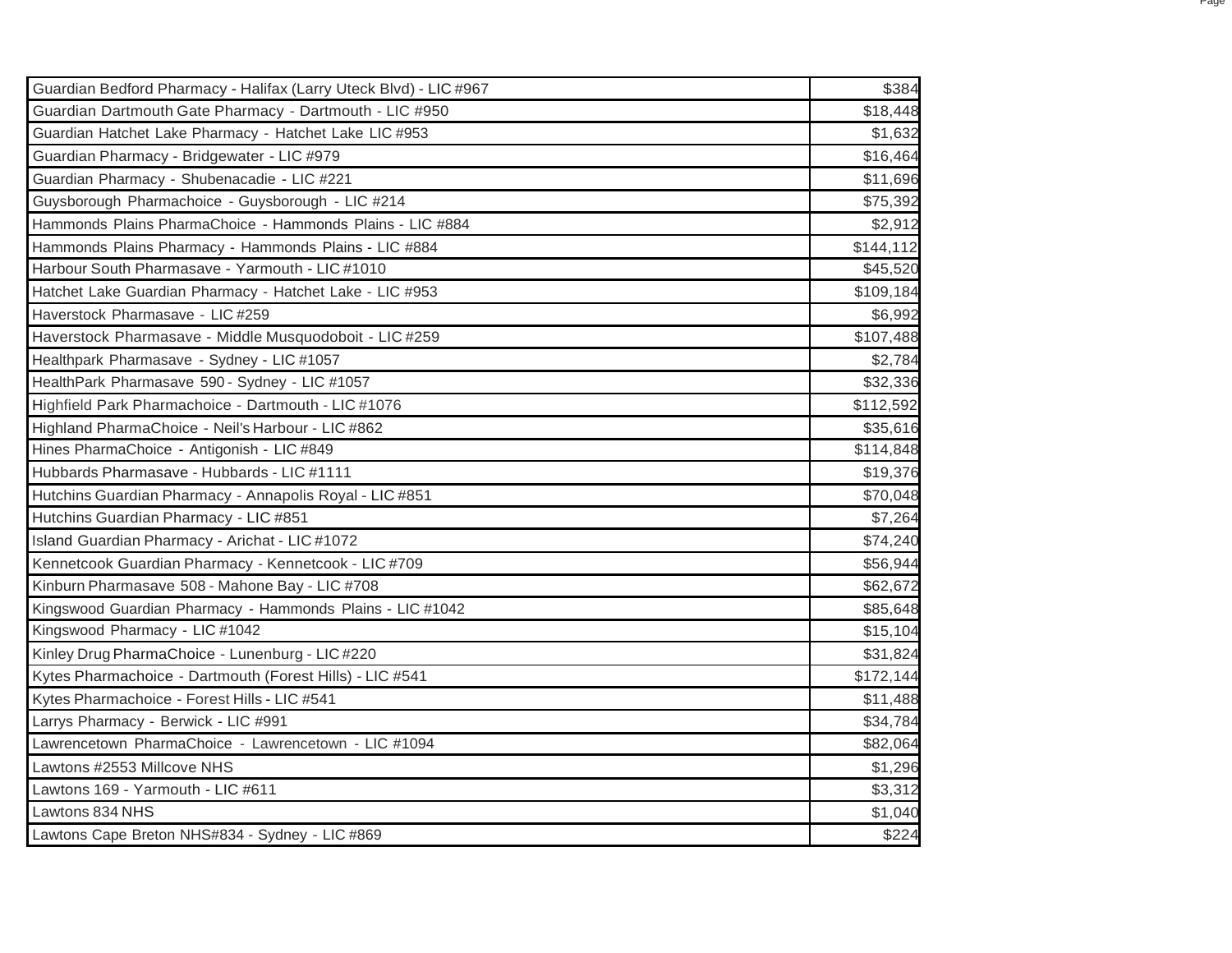| Lawtons Drug Store 2555 - Kentville - UC #944                    | \$3,344   |
|------------------------------------------------------------------|-----------|
| Lawtons Drugs 104 - Dartmouth (Portland Street) - UC #657        | \$31,312  |
| Lawtons Drugs 104 - Dartmouth (Portland) - UC #657               | \$992     |
| Lawtons Drugs 111 - Antigonish - UC #856                         | \$56,032  |
| Lawtons Drugs 112 - Halifax (Bayers Road) - UC #179              | \$36,208  |
| Lawtons Drugs 113 Halifax (Mumford Rd) UC #299                   | \$3,008   |
| Lawtons Drugs 114 - Halifax (Lord Nelson) - UC #155              | \$35,984  |
| Lawtons Drugs 118 - New Waterford - UC #592                      | \$53,856  |
| Lawtons Drugs 119 - Windsor - UC#559                             | \$43,552  |
| Lawtons Drugs 123 - Dartmouth (Primrose Street) - UC #516        | \$46,224  |
| Lawtons Drugs 123 - Dartmouth (Primrose) - UC #516               | \$1,424   |
| Lawtons Drugs 124 - Cole Harbour - UC #165                       | \$1,424   |
| Lawtons Drugs 124 - Dartmouth (Cole Harbour Road) - UC #165      | \$42,112  |
| Lawtons Drugs 132 - Halifax (Spring Garden Road) - UC #666       | \$30,480  |
| Lawtons Drugs 133 - Shelburne - UC #553                          | \$64,784  |
| Lawtons Drugs 136 - Glace Bay - UC #601                          | \$22,704  |
| Lawtons Drugs 144 - Halifax (Scotia Square) - UC #555            | \$33,104  |
| Lawtons Drugs 145 - Musquodoboit Harbour - UC #604               | \$50,848  |
| Lawtons Drugs 150 - Sydney (George Street) - UC #608             | \$40,272  |
| Lawtons Drugs 162 - Sheet Harbour - UC #258                      | \$44,176  |
| Lawtons Drugs 163 - Halifax (Gladstone) - UC #136                | \$30,464  |
| Lawtons Drugs 163 - Halifax (North Street) - UC #136             | \$672     |
| Lawtons Drugs 169 - Yarmouth - UC #611                           | \$43,856  |
| Lawtons Drugs 172 - Halifax (Duffus St) - UC #705                | \$992     |
| Lawtons Drugs 172 - Halifax (Duffus Street) - UC #705            | \$53,664  |
| Lawtons Drugs 2551- Upper Tantallon - UC #956                    | \$31,136  |
| Lawtons Drugs 2555 - Kentville - UC #944                         | \$48,768  |
| Lawtons Drugs 2561- New Minas - UC #668                          | \$115,696 |
| Lawtons Drugs 2562 - Amherst - UC #489                           | \$50,656  |
| Lawtons Drugs 2563 - New Glasgow - UC #329                       | \$73,376  |
| Lawtons Drugs 2563 - New Glasgow - UC#329                        | \$11,104  |
| Lawtons Drugs 2565 - Bridgewater - UC #169                       | \$60,560  |
| Lawtons Drugs 2568 - Bedford (Peakview Way) - UC #982            | \$36,768  |
| Lawtons Drugs 2569 - Lower Sackville (Sackville Drive) - UC #254 | \$37,872  |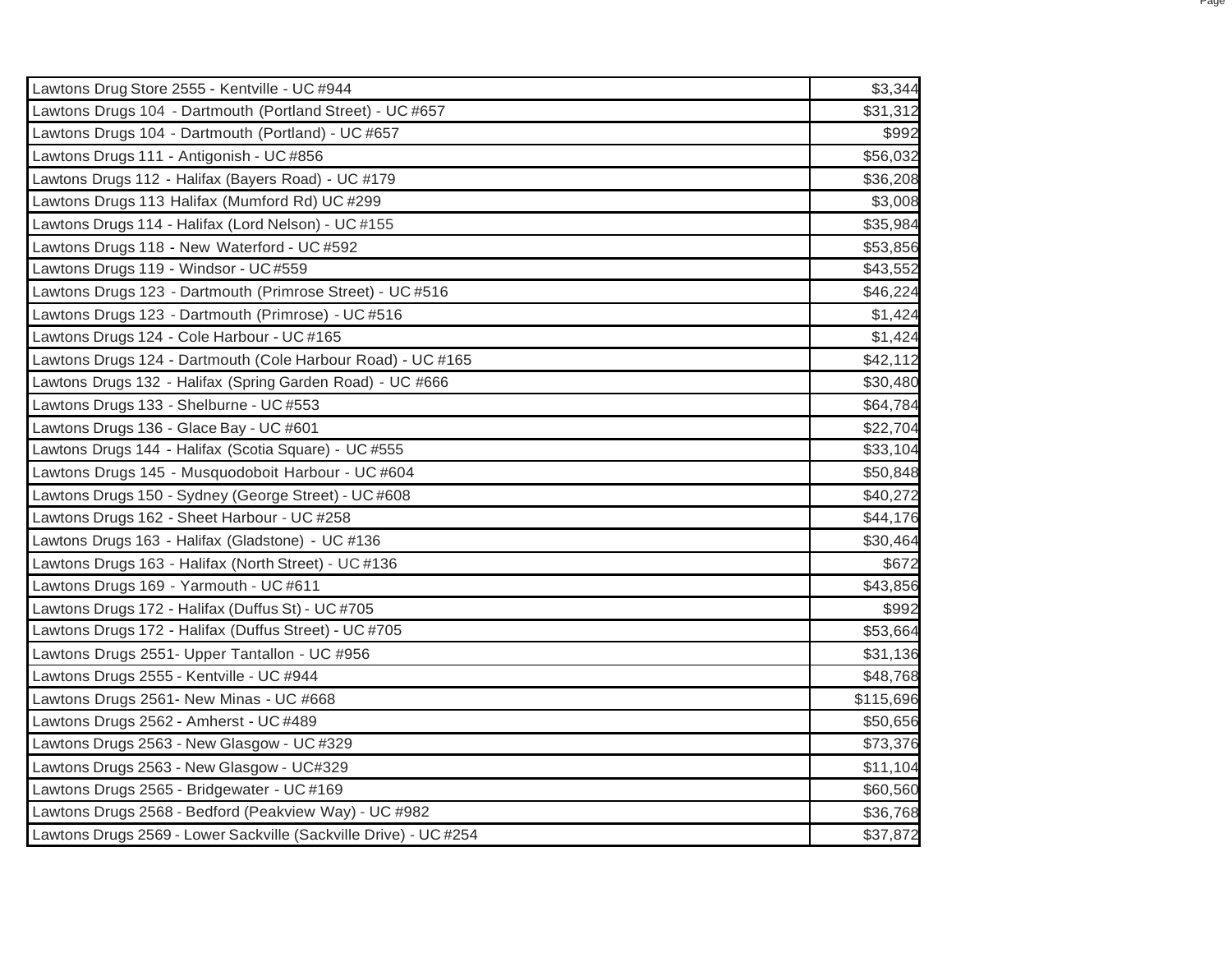| Lawtons Drugs 2576 - Porters Lake - UC #603                              | \$32,416  |
|--------------------------------------------------------------------------|-----------|
| Lawtons Drugs 2749 - Dartmouth (Baker Drive) - UC #978                   | \$61,792  |
| Lawtons Drugs 2750 - Spryfield (Dentith Road) - UC #968                  | \$47,024  |
| Lawtons Drugs 2754 - Halifax (Halifax Shopping Centre) - UC #299         | \$33,232  |
| Lawtons Drugs 2754 - Halifax (Mumford Road) - UC #299                    | \$3,760   |
| Lawtons Drugs 845 - Bedford (Mill Cove Plaza) - UC #924                  | \$198,608 |
| Lawtons Drugs 845 - Bedford (Mill Cove) - UC #924                        | \$21,760  |
| Lawtons Drugs 875 - Truro (Willow Street) - UC #886                      | \$60,896  |
| Lawtons Drugs 879 - Westville - UC #841                                  | \$64,256  |
| Lawtons Drugs 884 - Dartmouth (Westphal) - UC #172                       | \$66,112  |
| Lawtons Drugs 884 (Westphal) - Dartmouth - UC #172                       | \$12,880  |
| Lawtons Drugs 895 - Cobequid - UC #900                                   | \$6,336   |
| Lawtons Drugs 895 - Lower Sackville (Cobequid Road) - UC #900            | \$66,976  |
| Lawtons Drugs Antigonish                                                 | \$800     |
| Lawtons Drugs Mill Cove 2553 - Nursing Home Services - Bedford - UC #960 | \$15,520  |
| Loblaw Pharmacy 309 - Antigonish - UC #832                               | \$21,888  |
| Loblaw Pharmacy 312 - Amherst - UC #819                                  | \$33,648  |
| Loblaw Pharmacy 313 - Upper Tantallon - UC #802                          | \$34,352  |
| Loblaw Pharmacy 317 - Port Hawkesbury - UC #761                          | \$3,328   |
| Loblaw Pharmacy 318 - Kingston - UC #794                                 | \$22,352  |
| Loblaw Pharmacy 321 - North Sydney - UC #634                             | \$37,680  |
| Loblaw Pharmacy 331 - Liverpool - UC #774                                | \$33,424  |
| Loblaw Pharmacy 336 - Truro - UC #703                                    | \$29,584  |
| Loblaw Pharmacy 337 - Bridgewater - UC #658                              | \$52,800  |
| Loblaw Pharmacy 339 - Digby - LIC #731                                   | \$41,616  |
| Loblaw Pharmacy 344 - New Minas (Commercial Street) - UC #653            | \$43,824  |
| Loblaw Pharmacy 351 - Lower Sackville (Sackville Drive) - UC #423        | \$35,792  |
| Loblaw Pharmacy 352 - Dartmouth (Portland Street) - UC #450              | \$37,584  |
| Loblaw Pharmacy 354 - Halifax (Young Street) - UC #317                   | \$35,712  |
| Loblaw Pharmacy 358 - Halifax (Chain Lake Drive) - UC #638               | \$38,320  |
| Loblaw Pharmacy 368 - New Glasgow - UC #727                              | \$95,856  |
| Loblaw Pharmacy 369 - Halifax (Barrington Street) - UC #701              | \$38,624  |
| Loblaw Pharmacy 372 - Yarmouth - UC #837                                 | \$42,384  |
| Loblaw Pharmacy 373 - Sydney River - UC #726                             | \$29,280  |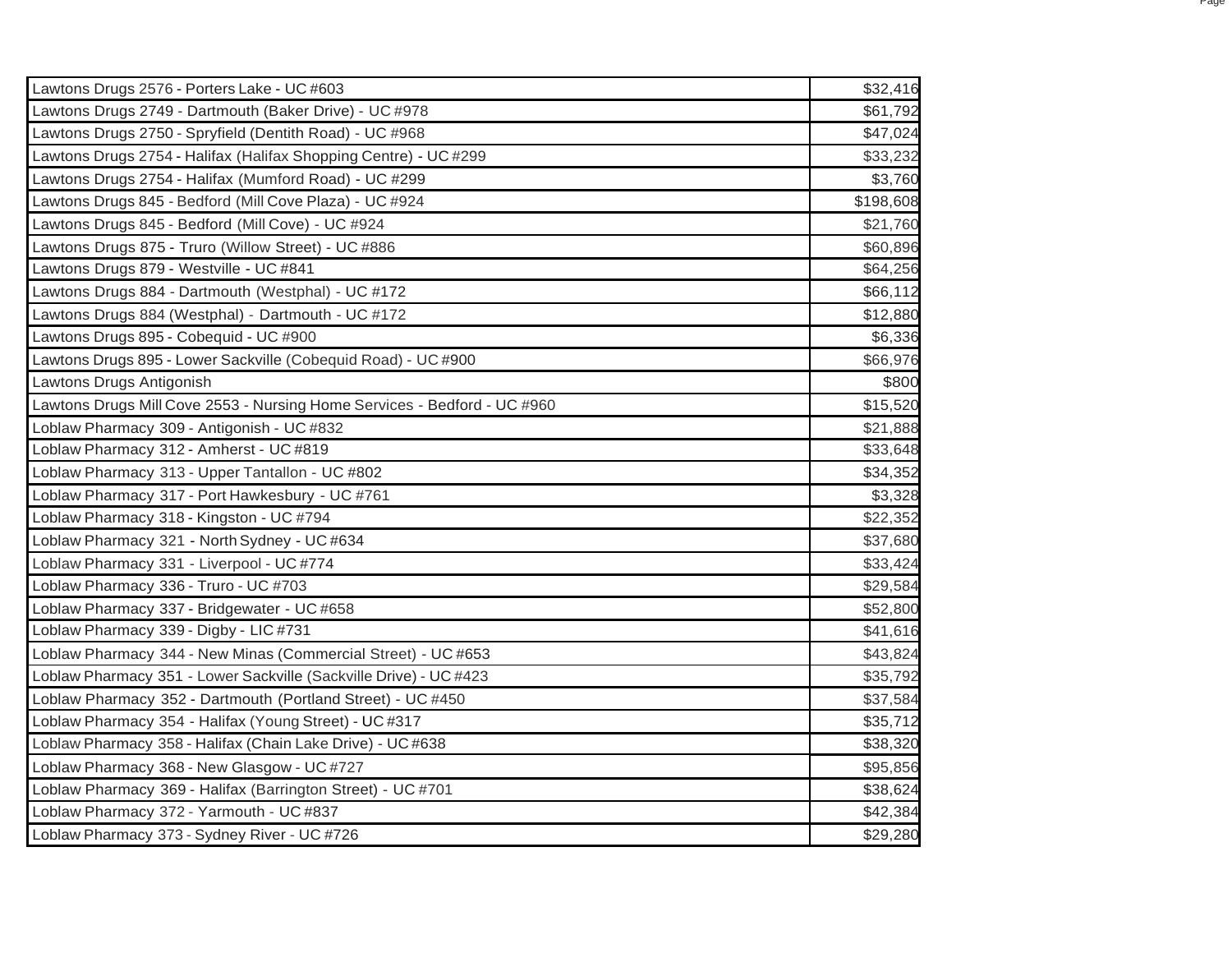| Loblaw Pharmacy 375 - Elmsdale - LIC #738                          | \$33,984 |
|--------------------------------------------------------------------|----------|
| Loblaw Pharmacy 377 - Windsor - LIC #741                           | \$31,440 |
| Loblaw Pharmacy 378 - Bedford (Bedford Highway) - LIC #729         | \$47,840 |
| Loblaw Pharmacy 379 - Halifax (Joseph Howe Drive) - LIC #753       | \$38,368 |
| Loblaw Pharmacy 380 - Dartmouth (Braemar Drive) - LIC #766         | \$30,928 |
| Loblaw Pharmacy 383 - Halifax (Quinpool Road) - LIC #742           | \$37,840 |
| Loblaw Pharmacy 384 - Dartmouth (Cole Harbour Road) - LIC #750     | \$34,256 |
| Loblaw Pharmacy 385 - Glace Bay - LIC #673                         | \$43,632 |
| Loblaw Pharmacy 4082 - Lunenburg - LIC#857                         | \$32,624 |
| Loblaw Pharmacy 4194 - Hubbards - LIC #820                         | \$41,392 |
| Loblaw Pharmacy 6801- Halifax (Dentith Road) - LIC #756            | \$33,504 |
| Loblaw Pharmacy 6802 - Sydney - LIC #712                           | \$22,272 |
| Loblaw Pharmacy 6807 - Barrington Passage - LIC #751               | \$35,808 |
| Loblaws Pharmacy 312 - Amherst - LIC #819                          | \$3,440  |
| Loblaws Pharmacy 317 - Port Hawkesbury - LIC #761                  | \$5,456  |
| Loblaws Pharmacy 344 - New Minas (Commercial St) - LIC #653        | \$1,200  |
| Loblaws Pharmacy 351 - Lower Sackville - LIC #423                  | \$1,920  |
| Loblaws Pharmacy 354 - Halifax (Young Street) - LIC #317           | \$1,760  |
| Loblaws Pharmacy 367 - Porters Lake - LIC #724                     | \$35,328 |
| Loblaws Pharmacy 385 - Glace Bay - LIC #673                        | \$5,248  |
| Lockeport PharmaChoice - Lockeport - LIC #826                      | \$40,240 |
| Lower Sackville - Lawtons Drugs #2569 (Sackville Drive) - LIC #254 | \$3,712  |
| MacDonnell Guardian Pharmacy - St Peter's - LIC #937               | \$30,864 |
| MacDonnell Pharmacy- St Peters - LIC #937                          | \$2,448  |
| MacKay's PharmaChoice - Dartmouth {Pleasant Street) - LIC #231     | \$75,776 |
| MacKeigans Guardian Pharmacy- Whycocomagh - LIC #955               | \$44,256 |
| MacKeigans Guardian Pharmacy 518308 - Whycocomagh - LIC #955       | \$5,552  |
| MacKinnons Pharmasave - Antigonish - LIC #965                      | \$65,088 |
| MacQuarries Pharmasave 512 - Truro - LIC #234                      | \$59,888 |
| Maders PharmaChoice - Coldbrook - LIC #1062                        | \$640    |
| Mader's PharmaChoice - Coldbrook - LIC #1062                       | \$9,152  |
| Masstown Guardian Pharmacy - Masstown - LIC #1090                  | \$17,344 |
| Meadows Pharmasave - Sydney Forks - LIC #1069                      | \$22,608 |
| Medical Hall Pharmasave - Stellarton - LIC #306                    | \$14,576 |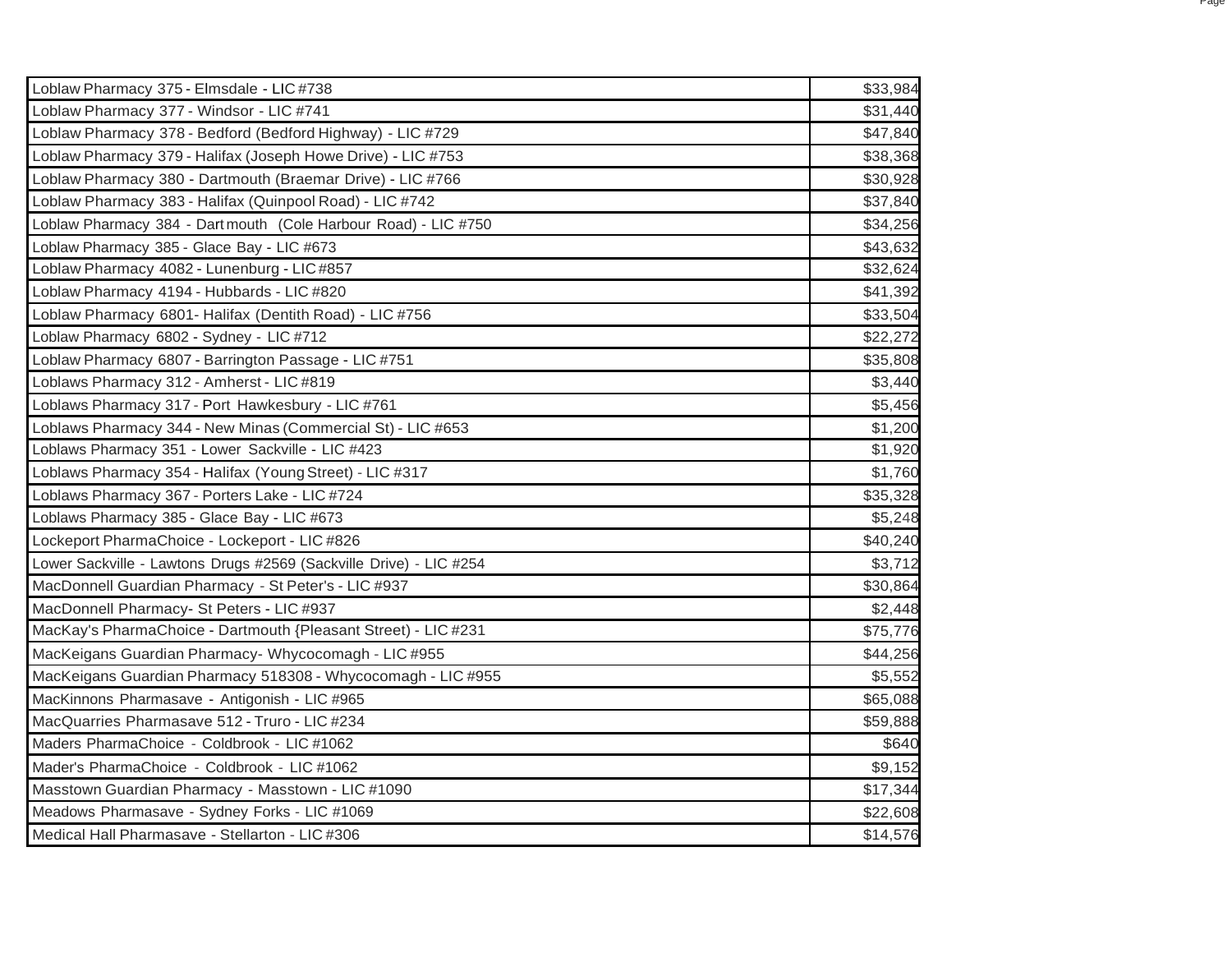| Medicine Shoppe Pharmacy 258 - LIC #934                                                           | \$8,464   |
|---------------------------------------------------------------------------------------------------|-----------|
| Medicine Shoppe Pharmacy 283 - Halifax (Quinpool Road) - LIC #1087                                | \$1,184   |
| Medicine Shoppe Pharmacy 287 - Dartmouth (Baker Drive) - LIC #1097                                | \$2,320   |
| Medicine Shoppe Pharmacy 288 - LIC #940                                                           | \$13,120  |
| Medicine Shoppe Pharmacy 339 - Truro (Robie St) - LIC #1003                                       | \$4,016   |
| Medicine Shoppe Pharmacy 392 - Tantallon - LIC #1053                                              | \$4,320   |
| Membertou Pharmasave - Membertou - LIC #1058                                                      | \$42,128  |
| Mersey PharmaChoice - Liverpool - LIC #1113                                                       | \$96      |
| Middle Sackville Pharmasave - Middle Sackville - LIC #1081                                        | \$5,760   |
| Midtown Pharmasave - New Waterford - LIC #1056                                                    | \$57,888  |
| Mi nevilie Guardian Pharmacy - Mi nevilie - LIC #1075                                             | \$51,152  |
| Moffatts Pharmacy - Dartmouth - LIC #888                                                          | \$21,744  |
| Moffatts Pharmacy - Halifax - LIC #999                                                            | \$32,720  |
| Monaghan Pharmacy - Halifax - LIC #1078                                                           | \$49,440  |
| Mount Uniacke Guardian Pharmacy - Mount Uniacke - LIC #987                                        | \$54,816  |
| Mount Uniacke Pharmacy - Mount Uniacke - LIC #987                                                 | \$1,952   |
| New Minas PharmaChoice - New Minas - LIC #1095                                                    | \$37,344  |
| North End Pharmacy (Moffatts Pharmacy) - Halifax - LIC #1118                                      | \$9,488   |
| Nova Guardian Pharmacy - Halifax - LIC #1022                                                      | \$43,744  |
| OBriens PharmaChoice - Pugwash - LIC #1017                                                        | \$37,536  |
| Passage PharmaChoice - Eastern Passage - LIC #413                                                 | \$113,744 |
| Pharmacy First Ltd - Stellarton - LIC #1020                                                       | \$122,016 |
| Pharmacy Walk In Clinic by Lawtons Drugs - New Glasgow (810 East River Rd, Suite 211) - LIC #1101 | \$64,032  |
| Pharmasave Charlotte Street - Sydney - LIC #1059                                                  | \$26,208  |
| Pharmasave North End - Halifax (Novalea Drive) - LIC #1068                                        | \$40,592  |
| Pharmasave North End (Novalea Drive) - Halifax - LIC #1068                                        | \$3,952   |
| Pharmasave North Sydney 827 - North Sydney - LIC #1035                                            | \$9,120   |
| Pictou - Sobeys Pharmacy 232 - LIC #807                                                           | \$3,280   |
| Pictou Pharmasave - LIC #263                                                                      | \$8,016   |
| Pictou Pharmasave - Pictou - LIC #263                                                             | \$50,064  |
| Pier Pharmasave - Sydney - LIC #1060                                                              | \$6,176   |
| Pier Pharmasave - Sydney (Victoria Road) - LIC #1060                                              | \$58,048  |
| Poulains PharmaChoice - Stellarton - LIC #970                                                     | \$6,496   |
| Reynolds Pharmasave - Liverpool - LIC #1000                                                       | \$67,456  |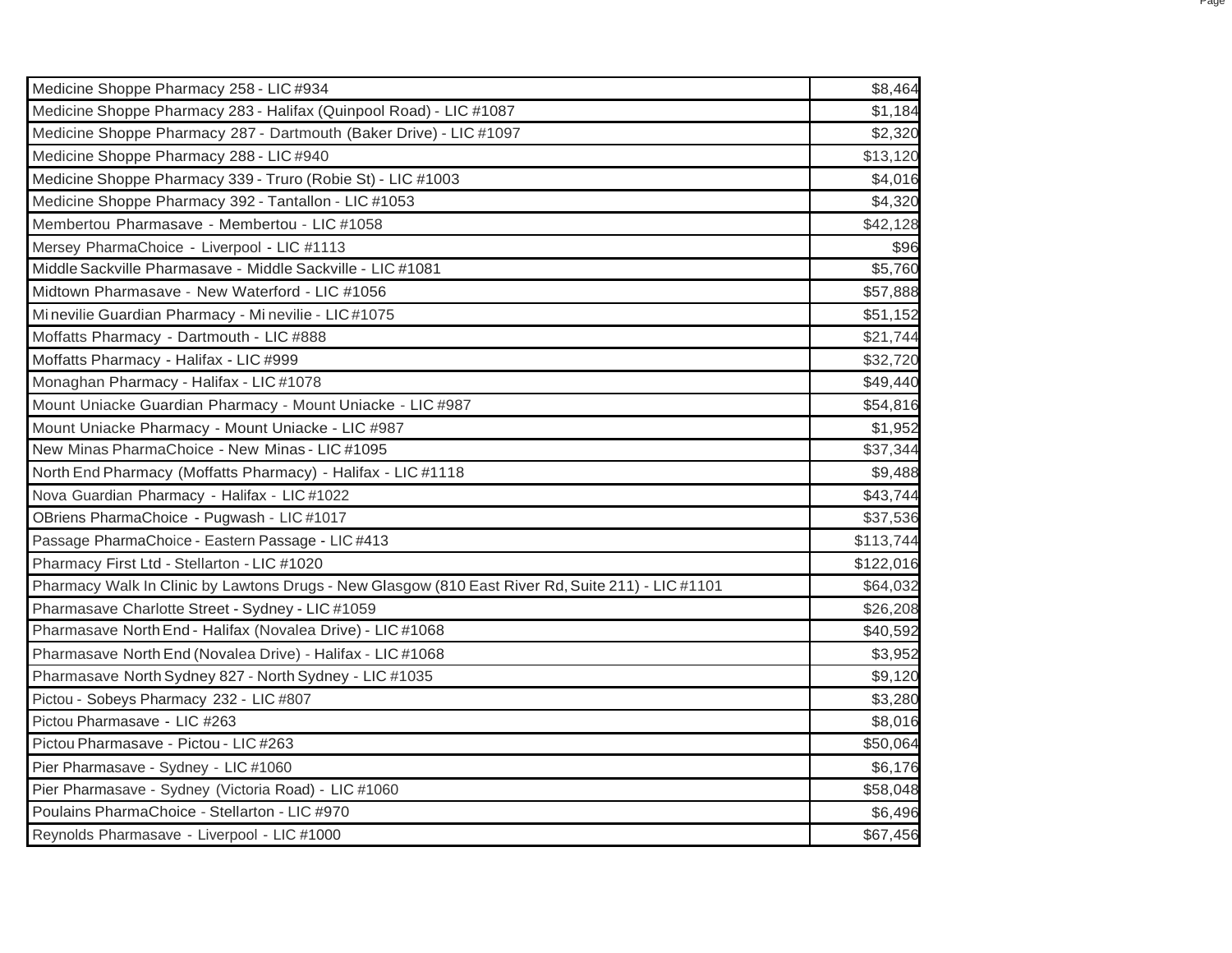| Rockingham Guardian Pharmacy - Halifax - UC #772                    | \$123,088 |
|---------------------------------------------------------------------|-----------|
| Rockingham Guardian Pharmacy (Farnham Gate Rd) - Halifa x - UC #772 | \$14,064  |
| Ross Anderson Pharmacy - UC #537                                    | \$4,544   |
| Ross Anderson Pharmacy - Springhill - UC #537                       | \$100,448 |
| Saulnierville PharmaCho ice - Saulnierville - UC #466               | \$63,696  |
| Scotia Guardian Pharmacy - Halifa x - UC #985                       | \$23,520  |
| Scotia Pharmacy (Guardian) - Halifax - UC #985                      | \$3,536   |
| Sentrex Pharmacy - Halifax - UC #1099                               | \$122,688 |
| Sexton's Pharmasave - Sydney Mines - UC #1050                       | \$39,472  |
| Shoppers Drug Mart #139 - Bridgewater - UC #1029                    | \$3,456   |
| Shoppers Drug Mart #146 - Lower Sackville - UC #870                 | \$7,984   |
| Shoppers Drug Mart #153 - Port Hawkesbury - UC #907                 | \$4,624   |
| Shoppers Drug Mart #154 - Digby - UC #1052                          | \$2,992   |
| Shoppers Drug Mart 125- Bedford (Sunnyside Mall) - UC #923          | \$151,168 |
| Shoppers Drug Mart 127- Dartmouth (Forest Hills Parkway) - UC #1091 | \$148,032 |
| Shoppers Drug Mart 127- Dartmouth (Forest Hills Pkwy) - UC #1091    | \$3,440   |
| Shoppers Drug Mart 127- Dartmouth (Forest Hills Pkwy) - UC#10 91    | \$11,968  |
| Shoppers Drug Mart 128- Dartmouth (Tacoma Drive) - UC #949          | \$194,640 |
| Shoppers Drug Mart 129- Dartmouth (Mic Mac Blvd) - UC #874          | \$14,592  |
| Shoppers Drug Mart 129- Dartmouth (Mic Mac Mall) - UC #874          | \$98,384  |
| Shoppers Drug Mart 132- Glace Bay - LIC #942                        | \$249,104 |
| Shoppers Drug Mart 133 - Halifax (Fenwick Street) - UC #1103        | \$84,496  |
| Shoppers Drug Mart 134- Halifax (Herring Cove) - LIC #973           | \$205,888 |
| Shoppers Drug Mart 134- Halifax (Herring Cove) - LIC# 973           | \$4,768   |
| Shoppers Drug Mart 136- Halifax (Lacewood Drive) - UC #1044         | \$204,048 |
| Shoppers Drug Mart 137- Halifax (Quinpool Road) - UC #882           | \$127,328 |
| Shoppers Drug Mart 137- Halifax (Quinpool Road) - UC #882           | \$9,776   |
| Shoppers Drug Mart 138- Halifax (Joseph Howe Drive) - UC #920       | \$72,928  |
| Shoppers Drug Mart 139- Bridgewater - UC #1029                      | \$196,240 |
| Shoppers Drug Mart 140- NewGlasgow - UC #845                        | \$136,784 |
| Shoppers Drug Mart 143 - Antigonish - UC #1115                      | \$36,544  |
| Shoppers Drug Mart 143- Antigonish - UC #844                        | \$63,088  |
| Shoppers Drug Mart 144-NewGermany - UC #1028                        | \$64,048  |
| Shoppers Drug Mart 146- Lower Sackville - UC #870                   | \$264,688 |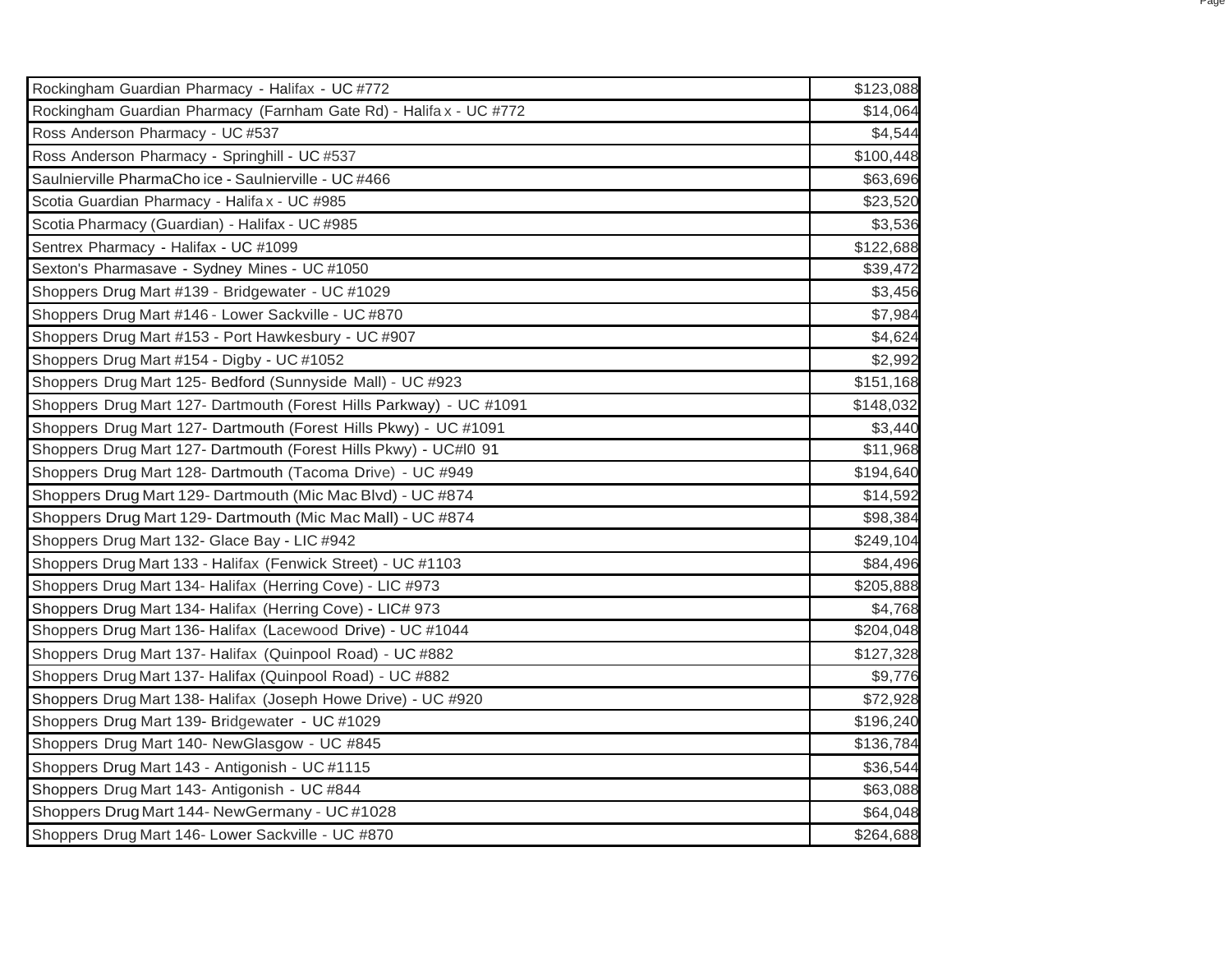| Shoppers Drug Mart 147- Halifax (Spring Garden Road) - LIC #1093  | \$140,832 |
|-------------------------------------------------------------------|-----------|
| Shoppers Drug Mart 148- North Sydney - LIC #879                   | \$177,600 |
| Shoppers Drug Mart 149-Sydney River - LIC #972                    | \$164,112 |
| Shoppers Drug Mart 150- Sydney - LIC #895                         | \$139,104 |
| Shoppers Drug Mart 152- Truro (Robie St) - LIC #818               | \$9,856   |
| Shoppers Drug Mart 152- Truro (Robie Street) - LIC #818           | \$147,808 |
| Shoppers Drug Mart 153- Port Hawkesbury - LIC #907                | \$88,864  |
| Shoppers Drug Mart 154- Digby - LIC #1052                         | \$68,048  |
| Shoppers Drug Mart 155- Yarmouth - LIC #864                       | \$125,456 |
| Shoppers Drug Mart 158- Wolfville - LIC #1027                     | \$78,224  |
| Shoppers Drug Mart 159- Sherbrooke - LIC #947                     | \$45,712  |
| Shoppers Drug Mart 166- Dartmouth (Wyse Road) - LIC #1037         | \$71,488  |
| Shoppers Drug Mart 166- Dartmouth (Wyse Road) - LIC #1037         | \$4,736   |
| Shoppers Drug Mart 2002 - Halifax (Mumford Road) - LIC #896       | \$54,736  |
| Shoppers Drug Mart 2008 - Halifax (Almon Street) - LIC #1084      | \$211,280 |
| Shoppers Drug Mart 2014 - Dartmouth (Portland Street) - LIC #1119 | \$39,440  |
| Shoppers Drug Mart 2014 - Dartmouth (Portland Street) - LIC #997  | \$40,400  |
| Shoppers Drug Mart 2021- Fall River - LIC #1089                   | \$94,032  |
| Shoppers Drug Mart 2023 - Bedford (Dellridge Lane) - LIC #1120    | \$42,640  |
| Shoppers Drug Mart 2023 - Bedford (Dellridge Lane) - LIC #983     | \$104,848 |
| Shoppers Drug Mart 582 - Greenwood - LIC #1033                    | \$154,688 |
| Shoppers Drug Mart 584- Bedford (Bedford Highway) - LIC #959      | \$144,704 |
| Shubenacadie Guardian Pharmacy - Shubenacadie - LIC #221          | \$88,512  |
| Sobeys Pharmacy 232 - Pictou - LIC #807                           | \$36,016  |
| Sobeys Pharmacy 321 - Halifax (Herring Cove Road) - LIC #757      | \$36,704  |
| Sobeys Pharmacy 323 - Barrington Passage - LIC #760               | \$37,936  |
| Sobeys Pharmacy 328 - Glace Bay - LIC #763                        | \$36,512  |
| Sobeys Pharmacy 329 - Timberlea - LIC #1086                       | \$37,184  |
| Sobeys Pharmacy 329 - Timberlea LIC #1086                         | \$3,152   |
| Sobeys Pharmacy 370 - New Glasgow (East River Road) - LIC #773    | \$42,224  |
| Sobeys Pharmacy 370 - New Glasgow (East River) - LIC #773         | \$4,528   |
| Sobeys Pharmacy 510 - North Sydney - LIC #803                     | \$38,112  |
| Sobeys Pharmacy 554 - Halifax (Windsor Street) - LIC #769         | \$32,832  |
| Sobeys Pharmacy 574 - Halifax (Queen St) - LIC #732               | \$9,024   |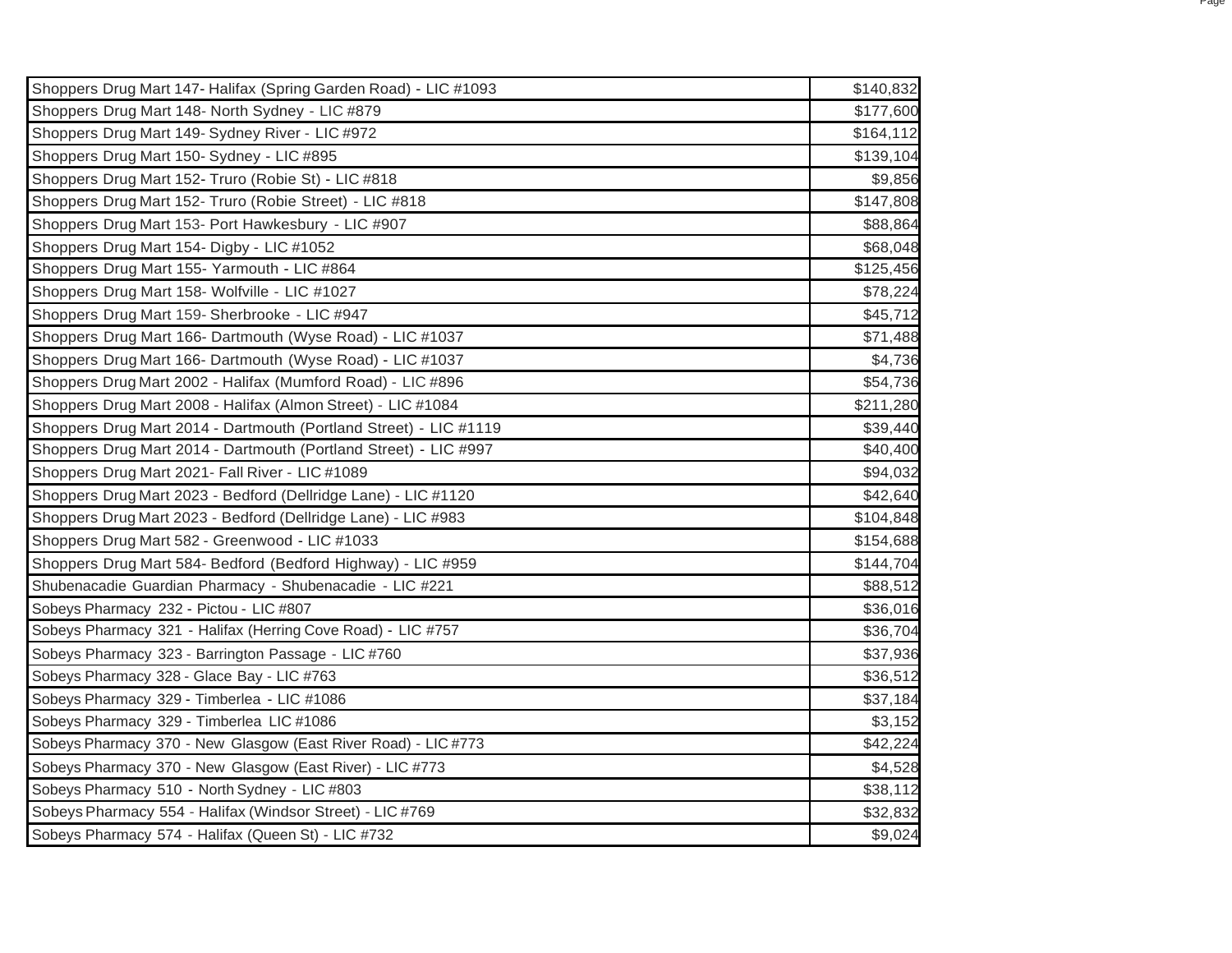| Sobeys Pharmacy 574 - Halifax (Queen Street) - UC #732             | \$27,248  |
|--------------------------------------------------------------------|-----------|
| Sobeys Pharmacy 580 - Bedford (Mill Cove Plaza) - UC #685          | \$36,064  |
| Sobeys Pharmacy 594 - Truro (Robie Street) - UC #683               | \$37,936  |
| Sobeys Pharmacy 612 - Yarmouth - UC #838                           | \$31,728  |
| Sobeys Pharmacy 612 - Yarmouth (Starrs Rd) - UC #838               | \$5,136   |
| Sobeys Pharmacy 622 - Dartmouth (Highway 7) - UC #759              | \$11,776  |
| Sobeys Pharmacy 622 - Dartmouth (Highway 7) - UC #759              | \$16,832  |
| Sobeys Pharmacy 630 - Sydney River - UC #822                       | \$41,520  |
| Sobeys Pharmacy 644 - Halifax (Lacewood Drive) - UC #762           | \$35,856  |
| Sobeys Pharmacy 652 - New Glasgow (George Street) - UC #716        | \$43,440  |
| Sobeys Pharmacy 652 (George St) - New Glasgow - UC #716            | \$2,992   |
| Sobeys Pharmacy 652 (George Street) - New Glasgow - UC #716        | \$4,528   |
| Sobeys Pharmacy 670 - Lower Sackville (Downsview Plaza) - UC #687  | \$39,792  |
| Sobeys Pharmacy 672 - Windsor - UC #744                            | \$39,936  |
| Sobeys Pharmacy 684 - Tantallon - UC #688                          | \$832     |
| Sobeys Pharmacy 684 - Upper Tantallon - UC #688                    | \$26,672  |
| Sobeys Pharmacy 719 - Digby - UC #733                              | \$56,240  |
| Sobeys Pharmacy 725 - Bedford (Peakview Way) - UC #976             | \$29,520  |
| Sobeys Pharmacy 728 - Sydney - UC #728                             | \$76,576  |
| Sobeys Pharmacy 729 - Amherst - UC #704                            | \$27,792  |
| Sobeys Pharmacy 739 - Fall River - UC #735                         | \$31,040  |
| Sobeys Pharmacy 746 - Greenwood - UC #865                          | \$44,096  |
| Sobeys Pharmacy 747 - New Minas - UC #697                          | \$37,440  |
| Sobeys Pharmacy 758 - Dartmouth (Baker Drive) - UC #914            | \$39,552  |
| Sobeys Pharmacy 772 - Dartmouth (Tacoma Drive) - UC #684           | \$32,480  |
| Sobeys Pharmacy 776 - Dartmouth (Portland Street) - UC #736        | \$37,008  |
| Sobeys Pharmacy 788 - Lower Sackville (First Lake Drive) - UC #998 | \$30,512  |
| Sobeys Pharmacy 806 - Dartmouth (Wyse Road) - UC #1011             | \$26,928  |
| Sobeys Pharmacy 871 - Truro (Prince Street) - UC #782              | \$39,376  |
| Sobeys Pharmacy 881 - Halifax (Mumford Rd) - UC #737               | \$12,464  |
| Sobeys Pharmacy 881 - Halifax (Mumford Road) - UC #737             | \$49,504  |
| Spears & Macleod Pharmasave - Yarmouth - UC #1006                  | \$75,456  |
| Springhill Community Guardian Pharmacy- Springhill - UC #823       | \$138,512 |
| Springhill Community Pharmacy (Guardian) - Springhill - UC #823    | \$10,608  |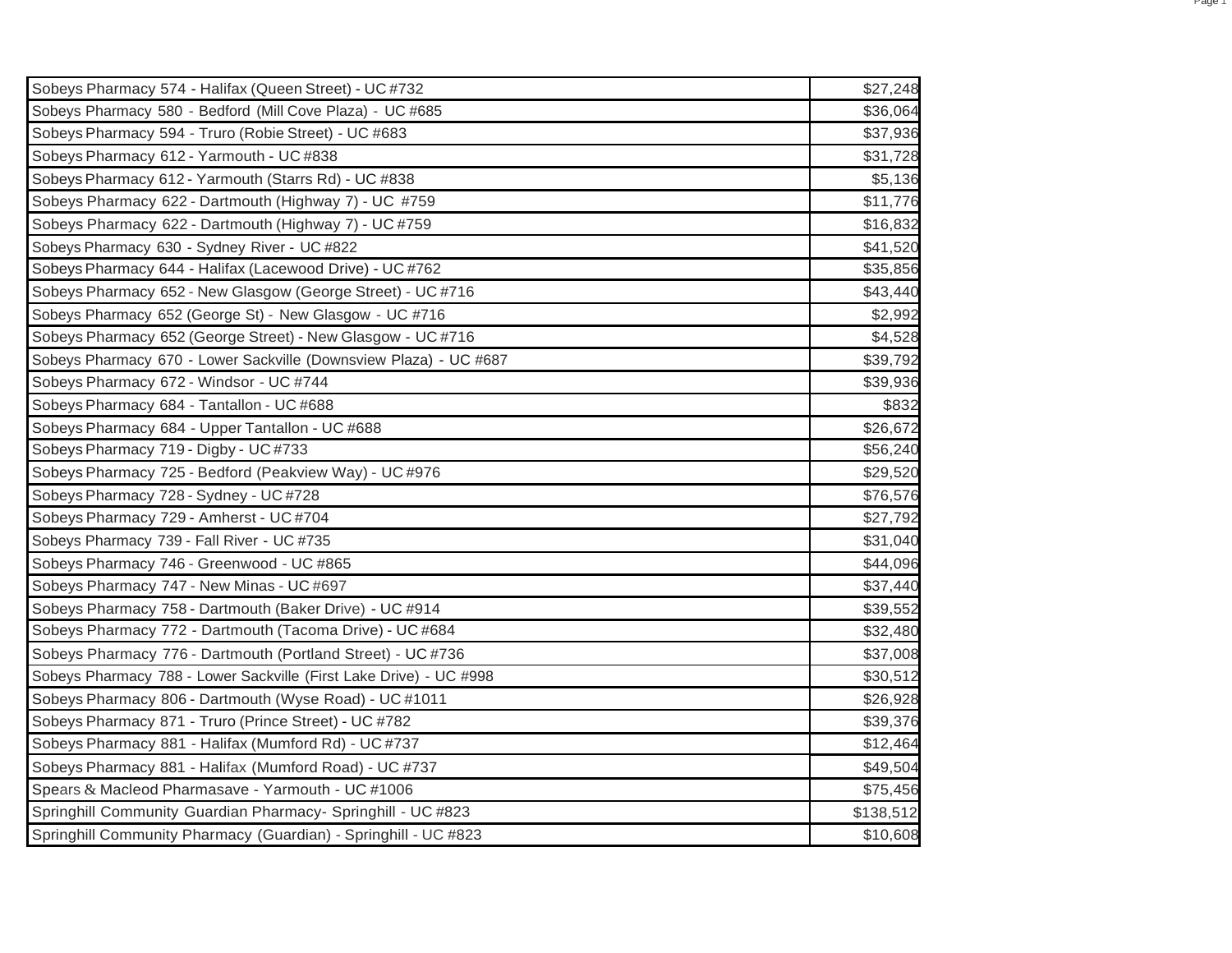| Spryfield Guardian Pharmacy - UC #785                                  | \$4,688   |
|------------------------------------------------------------------------|-----------|
| Spryfield Guardian Pharmacy - Spryfield - UC #785                      | \$113,776 |
| Spryfield Pharmacy (Guardian) - UC #785                                | \$9,600   |
| SRx Pharmacy - Halifax - UC #1098                                      | \$53,648  |
| SRx Pharmacy - Halifax (Halifax Proessional Center) - Lie #1098        | \$960     |
| Stewiacke Guardian Pharmacy - Stewiacke - UC #503                      | \$77,920  |
| Stone's Pharmasave - Baddeck - UC #768                                 | \$137,504 |
| Tantallon Pharmasave - Tantallon - UC #1106                            | \$60,400  |
| The Medicine Shoppe 262 - Halifax (Lacewood Drive) - UC #906           | \$5,584   |
| The Medicine Shoppe Pharmacy 172 - New Glasgow - UC#848                | \$14,192  |
| The Medicine Shoppe Pharmacy 177 - Truro (Willow Street) - UC #986     | \$53,408  |
| The Medicine Shoppe Pharmacy 229 - Sydney (Kings Rd) - UC #893         | \$2,528   |
| The Medicine Shoppe Pharmacy 229 - Sydney (Kings Road) - UC #893       | \$55,232  |
| The Medicine Shoppe Pharmacy 258 - Sydney (Welton Street) - UC #934    | \$93,296  |
| The Medicine Shoppe Pharmacy 262 - Halifax (Lacewood Drive) - UC #906  | \$50,176  |
| The Medicine Shoppe Pharmacy 270 - Lower Sackville - UC #908           | \$36,000  |
| The Medicine Shoppe Pharmacy 283 - Halifax (Quinpoo I Road) - UC #1087 | \$41,136  |
| The Medicine Shoppe Pharmacy 287 - Dartmouth (Baker Drive) - UC #1097  | \$72,432  |
| The Medicine Shoppe Pharmacy 288 - Port Hawkesbury - UC #940           | \$175,776 |
| The Medicine Shoppe Pharmacy 339 - Truro (Robie Street) - UC#1003      | \$44,496  |
| The Medicine Shoppe Pharmacy 392 - Upper Tantallon - UC #1053          | \$69,296  |
| Timberlea Guardian - Timberlea - UC #810                               | \$25,920  |
| Timberlea Guardian Pharmacy - Timberlea - UC #810                      | \$103,392 |
| Tiny Oak Pharmacy- Dartmouth - UC #1054                                | \$12,016  |
| TLC Pharmasave - UC #1007                                              | \$7,168   |
| TLC Pharmasave - Shelburne - UC #1007                                  | \$92,432  |
| Trenton Pharmasave - Trenton - UC #1061                                | \$24,608  |
| Trenton Pharmasave 841 - Trenton - UC #1061                            | \$1,984   |
| Valley Drug Mart Pharmasave - Middleton - UC #1080                     | \$110,384 |
| Valley Drug Mart Pharmasave 547 - Kingston - UC #1079                  | \$38,048  |
| Village Family PharmaChoice - Bible Hill - UC #835                     | \$19,760  |
| Walmart Pharmacy 1003 - Bridgewater - UC #833                          | \$16,192  |
| Walmart Pharmacy 1014 - Antigonish - UC # 834                          | \$1,696   |
| Walmart Pharmacy 1014 - Antigonish - UC #834                           | \$54,480  |